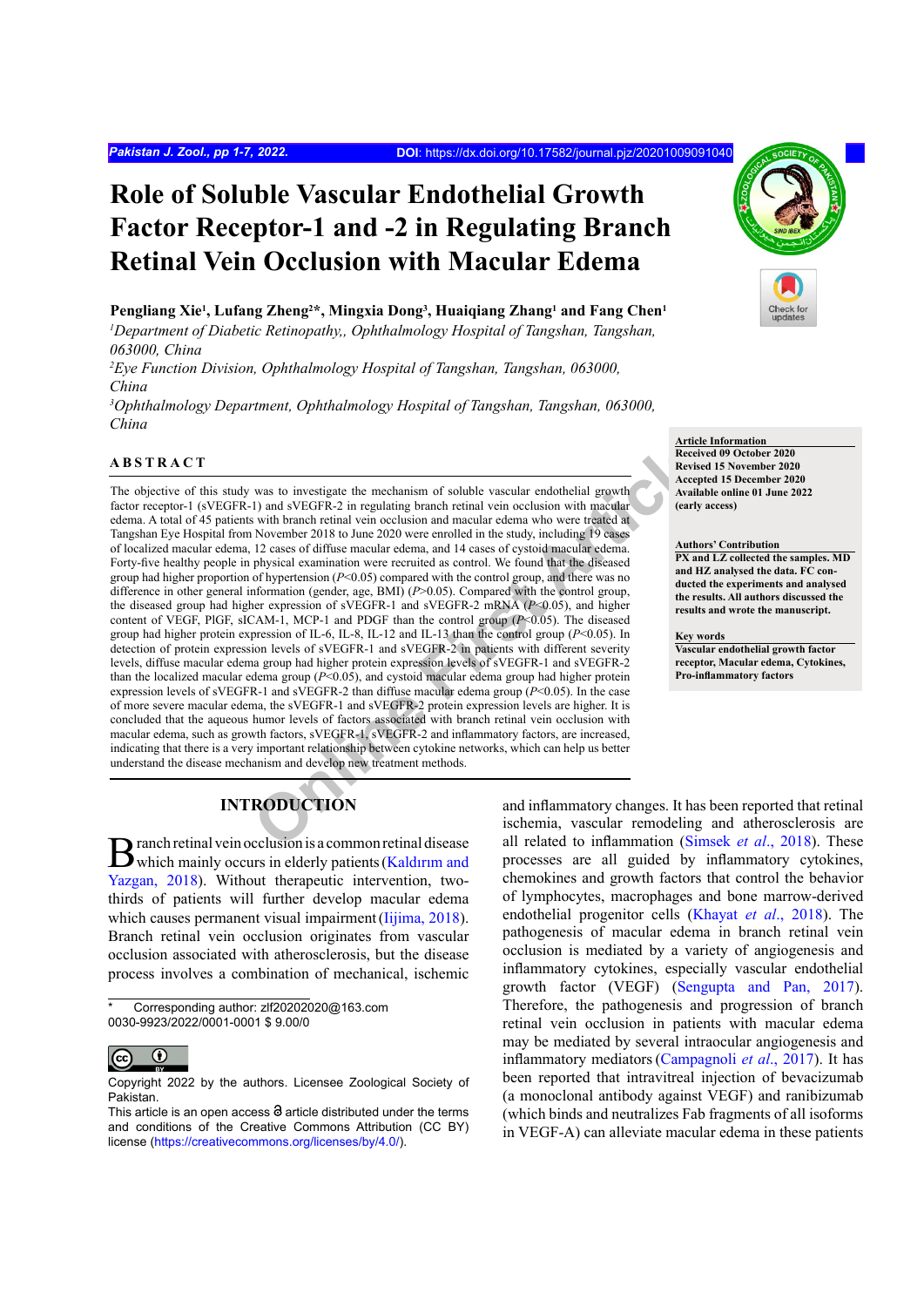(Kwon *et al*[., 2018](#page-5-3)). sVEGFR-2 may be involved in the pathogenesis of macular edema associated with branch retinal vein occlusion (Kwon *et al*[., 2018\)](#page-5-3). Recently, it was found that intravitreal injection of aflibercept (VEGF Trap-Eye, a fusion protein which binds the key domains of human VEGFR-1 and VEGFR-2 with the constant region (Fc) of human immunoglobulin G, and binds several VEGF-A subtypes) can improve macular edema in patients with central retinal vein occlusion (Cehofski *et al*., 2018). Therefore, various factors including VEGFR-1 and VEGFR-2 may interact to produce macular edema associated with branch retinal vein occlusion, but this process still remains unclear [\(Georgalas](#page-5-4) *et al*., 2019). We measured the aqueous humor levels of 11 factors (including VEGFR, growth factors and inflammatory factors) in patients with branch retinal vein occlusion macular edema and cataract patients as the control, and then analyzed the severity of each factor and macular edema.

# **MATERIALS AND METHODS**

# *General information*

The mean of the control and the mean and the control and the control and the control and mean and mean and mean and mean and mean and mean and the Caterpillar machine, who had are the seal of the Sector of the Caterpillar A total of 45 patients with branch retinal vein occlusion and macular edema who were treated at Tangshan Eye Hospital from November 2018 to June 2020 were enrolled in the study, including 19 cases of localized macular edema, 12 cases of diffuse macular edema, and 14 cases of cystoid macular edema. Forty-five healthy people in physical examination were recruited as the research control. The subjects were divided into control group and diseased group. The diseased group was divided into localized macular edema group, diffuse macular edema group, and cystoid macular edema group according to the severity of macular edema.

Inclusion criteria: gender and age are unlimited; those diagnosed with branch retinal vein occlusion with macular edema.

Those with history of retinal diseases other than glaucoma, uveitis, diabetes, erythema iris, eye infection, laser photocoagulation and intraocular surgery (including cataract surgery); patients with incomplete data.

The study was conducted in accordance with the Declaration of Helsinki and was approved by the ethics committee of the hospital. All patients signed an informed consent form before inclusion.

### *Patient eye examination*

The graders independently assessed ischemic retinal vascular occlusion by examining fluorescein angiography. As mentioned earlier, the ischemic area of the retina was measured using the public domain Scion Image program. On the digital fundus photograph, the intervertebral disc area was outlined with cursor, and

then measured. The same operation was performed on the non-perfusion area. Severity of retinal ischemia was assessed by dividing the unperfused area by the area of the intervertebral disc. Within 1 week before the intravitreal injection of bevacizumab, optical coherence tomography was performed in each subject using a spectral domain optical coherence tomography device ([Fig. 1](#page-1-0)). Severity of macular edema was classified according to the thickness of central macula, neurosensory retinal thickness, and subfoveal serous retinal thickness. Measurements of these parameters were as follows: The central macular thickness was calculated as the distance from the inner limit membrane of the retinal pigment epithelium to the basement membrane (including all compartments between them). The neurosensory retinal thickness is thickness of faveolus neurosensory retina and the subfoveal serous retinal thickness is the serous membrane thickness of the fovea. Two retinal experts measured the calipers of the Caterpillar machine, who had no idea of the subject's BCVA status and cytokine levels.



Diseased group

<span id="page-1-0"></span>Fig. 1. Optical coherence tomography of macular edema.

# *Sample collection*

All patients with branch retinal vein occlusion received intravitreal injection of 1.25 mg bevacizumab. A sample of aqueous humor was collected during the intravitreal injection. A 30-gauge needle connected to an insulin syringe was used to collect 0.1 mL of aqueous humor through corneal limbus puncture of anterior chamber. Then intravitreal injection of bevacizumab was given through the intraperitoneal cavity 3.5 mm from the marginal edge. Antibiotic ointment was given 7 days after surgery. Immediately after collection, the aqueous humor sample was transferred to a sterile plastic tube and stored at -80°C until analysis. Control water samples were collected from 9 patients undergoing routine cataract surgery by corneal limbal puncture, and then frozen and stored at -80°C.

#### *Real-time quantitative RT-PCR*

Based on ABIPRISM®7700 sequence detection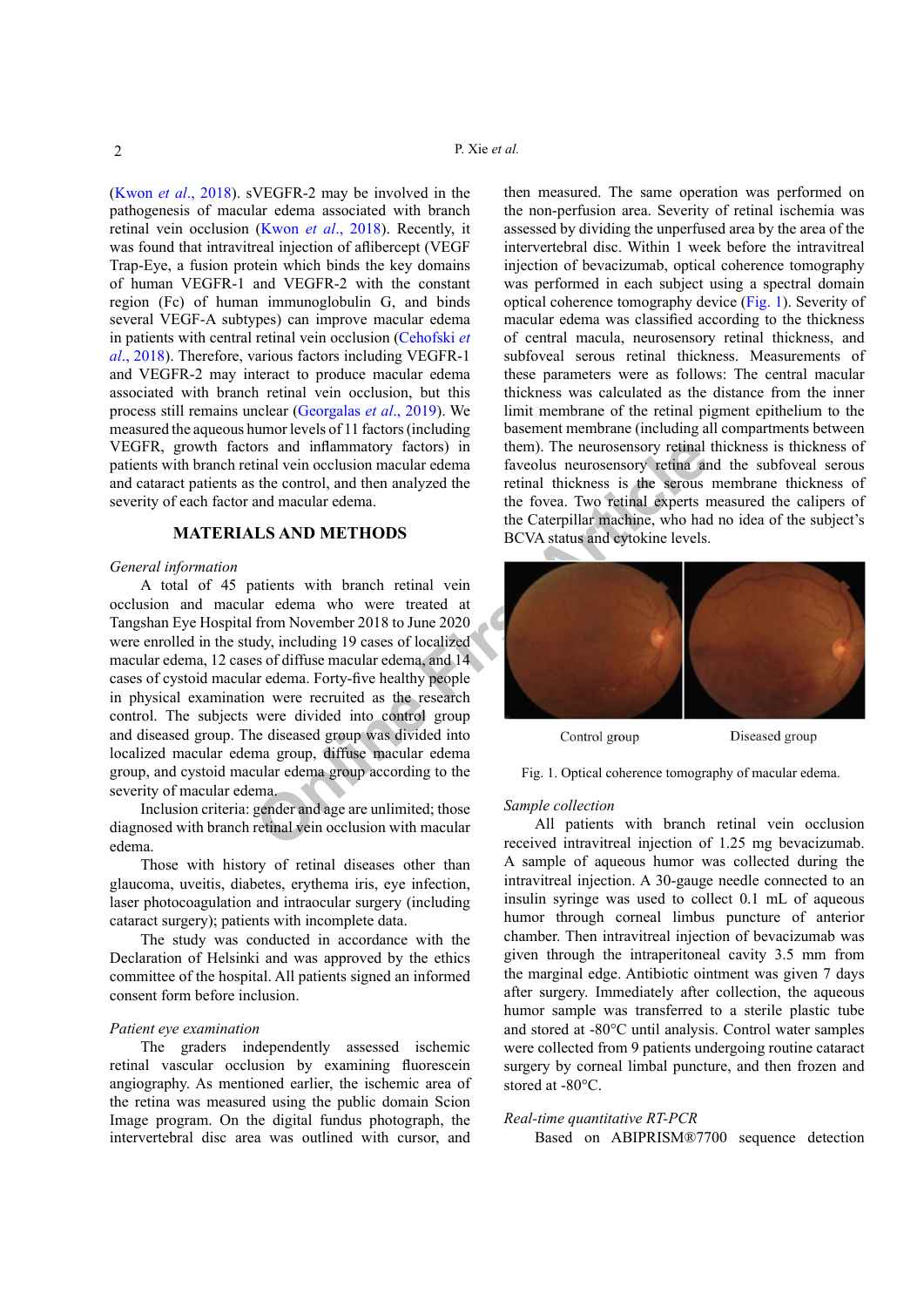system, real-time quantitative RT-PCR was used to evaluate mRNA levels of VEGF-R1 and VEGF-R2. The real-time RT-PCR conditions have been described above. In short, the reaction was performed in triplicate, each containing 1 µl cDNA and 2.5 pmoles gene-specific primers, and the final volume was 25 µl. The thermal characteristics were as follows: a 5-min initial denaturation was performed to activate the DNA polymerase, for 35 seconds at 95°C, 45 seconds at 60°C and 45 seconds at 72°C, respectively, each with 40 cycles. GAPDH was selected as reference gene. Each sample was subjected to PCR in triplicate.

#### *Estimation of cytokines and growth factors*

The samples were analyzed using suspension array technology. Kit was used for detection of sVEGFR-1, sVEGFR-2, VEGF, placental growth factor (PlGF), soluble intercellular adhesion molecule (sICAM)-1, monocyte chemotactic protein 1 (MCP-1), platelet derived growth factor (PDGF). Samples of undiluted aqueous humor (25μL) were incubated overnight (16-18 h) to detect PlGF and *sIC*AM1, or for 2 h to measure other factors. The kit was used according to the manufacturer's instructions. A standard curve (in duplicate) for each cytokine was generated by using the reference set of cytokine concentration provided in each kit. All incubation steps were performed at room temperature and in the dark. Samples were read on the suspension array system. To avoid inaccuracies between two runs, we measured cytokines in all patient samples in one run. Control samples were used in all runs, and the levels of these factors in aqueous humor samples were within the detection range of the assay.

#### *Western blot analysis*

The aqueous humor sample was dissolve and the total protein was extractd using the whole cell protein extraction kit (Beijing, China) according to the manufacturer's protocol. The membrane was blocked with 2% BSA in TBST for 2 h at room temperature. Then the membrane was incubated with the primary antibody overnight at 4°C. The main antibodies used in our study included rabbit anti-IL-6 (1:1000), IL-8 (1:1000), IL-12 (1:1000), IL-13 (1:1000), and GAPDH (1:4000). Then the PVDF membrane was washed 3 times with TBST and developed with ECL Plus reagent. The optical density of each protein was analyzed using Image J software.

#### *Statistical analysis*

SAS System 9.3 software was used for analysis. Student's t test was used to compare normally distributed unpaired continuous variables between the two groups, and Mann-Whitney U test was used for comparison. Discrete variables were compared using  $\chi^2$  test or Fisher's exact test. The difference between median water levels was

relatively high in Wilcoxon single rank test. According to calculation using Spearman's rank correlation coefficient, the two-tail *P* value was less than 0.05, indicating statistical significance.

#### **RESULTS**

[Table I](#page-3-0) shows general information of patients involved in this study. There were 27 male and 18 female patients, with an average age of 67.58±8.43, smoking 12  $(26.66\%)$ , and hypertension 28  $(62.22\%)$ . Compared with the control group, the diseased group had higher proportion of hypertension (P<0.05).

Solution of SVEGFR-1,<br>
placental growth factor (PIGF),<br>
the level of cytokines by susper<br>
andhesion molecule (SICAM)-1,<br>
protein 1 (MCP-1), platelet derived<br>
andlysis and protein expression for<br>
protein 1 (MCP-1), platelet [Table II](#page-3-1) shows the expression of sVEGFR-1 and sVEGFR-2 mRNA in serum by PCR real time analysis, the level of cytokines by suspensions array technology, expersion of proinflammatory factors by western blot analysis and protein expression levels of sVEGFR-1 and sVEGFR-2 of control and diseased patients. The diseased group had higher expression of sVEGFR-1 and sVEGFR-2 mRNA than the control group (*P*<0.05) ([Fig. 2](#page-2-0)) higher content of VEGF, PlGF, sICAM-1, MCP-1, PDGF in the diseased group than the control group (*P*<0.05) and higher protein expression of IL-6, IL-8, IL-12, and IL-13 than the control group  $(P<0.05)$ . Table III shows the protein expression levels of sVEGFR-1 and sVEGFR-2 in patients with different severity levels, the diffuse macular edema group has higher protein expression levels of sVEGFR-1 and sVEGFR-2 than the localized macular edema group (*P*<0.05), and cystoid macular edema group has higher protein expression levels of sVEGFR-1 and sVEGFR-2 than the diffuse macular edema group (*P*<0.05). With more severe macular edema, sVEGFR-1 and sVEGFR-2 protein expression levels are higher as show in [Figure 3](#page-3-2).

Table IV shows linear correlation analysis patients' sVEGFR-1 and sVEGFR-2 protein expression of serum growth factor, IL-6, IL-8, IL-12, IL-13 levels of proinflammatory factors and VEGF, PlGF, sICAM-1, MCP-1, PDGF levels of other cytokines which are significantly correlated with branch retinal vein occlusion with macular edema (*P*<0.05).



<span id="page-2-0"></span>Fig. 2. Real-time PCR analysis.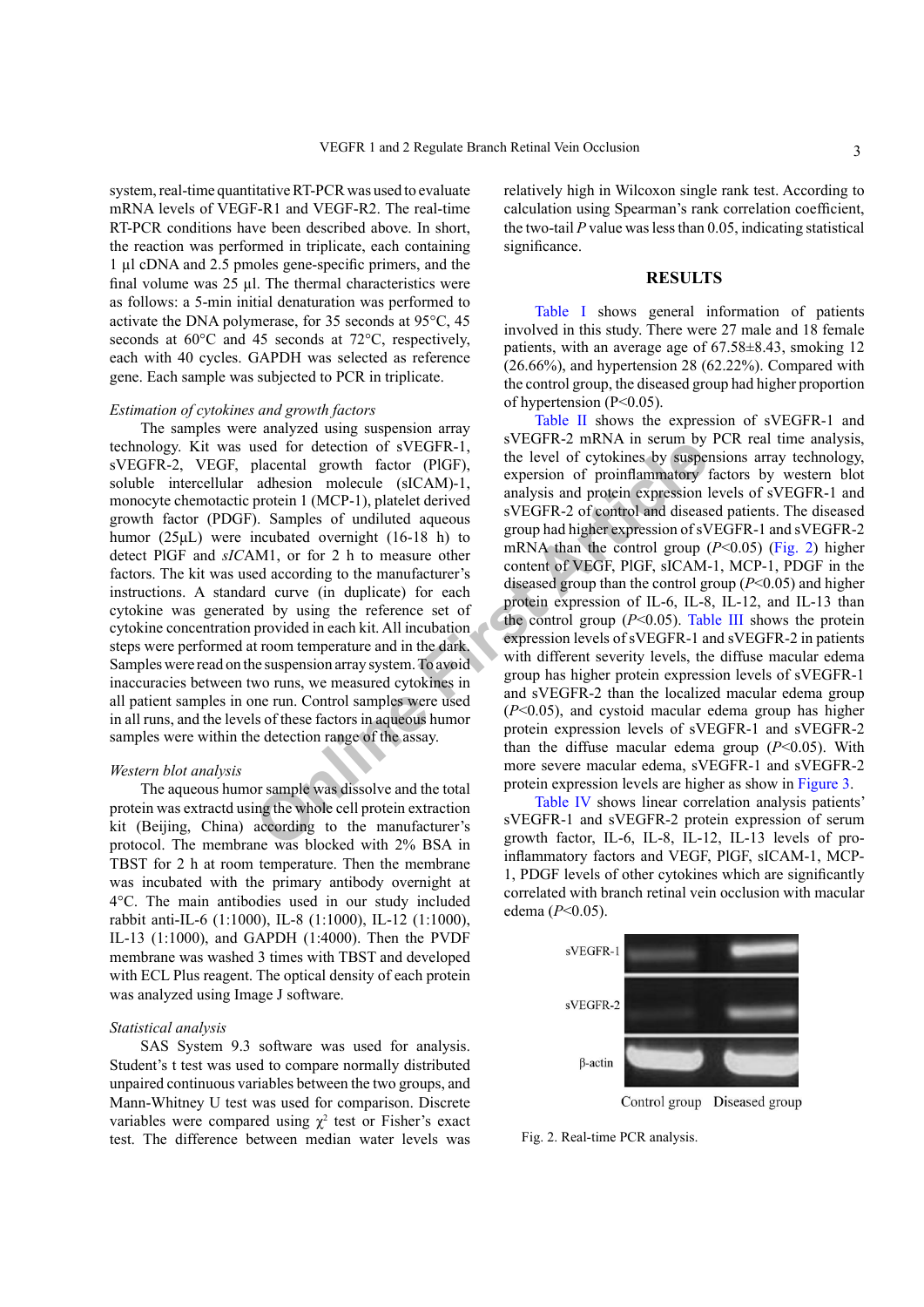| Variable       | Gender (male: female) | Age              | BMI              | Hypertension $(n, %)$ | Smoking $(n, %)$ |
|----------------|-----------------------|------------------|------------------|-----------------------|------------------|
| Control group  | 21:24                 | $66.34\pm9.28$   | $23.16 \pm 1.74$ | $5(11.11\%)$          | 8 (17.78%)       |
| Diseased group | 27:18                 | $67.58 \pm 8.43$ | $22.73 \pm 2.06$ | $28(62.22\%)$         | $12(26.66\%)$    |
| t value        | 5.327                 | 4.162            | 6.127            | 4.115                 | 5.033            |
| $P$ value      | 0.268                 | 0.635            | 0.219            | 0.025                 | 0.141            |

<span id="page-3-0"></span>**Table I. General data statistics.**

<span id="page-3-1"></span>**Table II. Expression of sVEGFR-1 and sVEGFR-2 in serum by RT-PCR, levels of cytokines by suspension assay, expression of pro inflammatory factors by western blot analysis, and protein expression of sVEG FR-1 and sVEGFR-2 control and diseased patients.**

|                     | FR-1 and sVEGFR-2 control and diseased patients. |                                                          |         |           |             | macular<br>edema                  | macular<br>edema                  |
|---------------------|--------------------------------------------------|----------------------------------------------------------|---------|-----------|-------------|-----------------------------------|-----------------------------------|
| Group               | Control                                          | <b>Diseased</b>                                          | t value | P value   |             | group                             | group                             |
|                     | group                                            | group                                                    |         |           |             | sVEGFR-1 0.135±0.01 0.168±0.02    |                                   |
| mRNA level in serum |                                                  |                                                          |         |           |             | sVEGFR-2 0.164±0.02 0.185±0.03    |                                   |
| sVEGFR-1            | $1.02 \pm 0.13$                                  | $1.94 \pm 0.35$                                          | 5.037   | 0.026     |             | Table IV. Detection of sVEC       |                                   |
| sVEGFR-2            | $0.86 \pm 0.10$                                  | $2.03 \pm 0.54$                                          | 6.382   | 0.001     |             | protein levels in different group |                                   |
|                     | Cytokines in aqueous humor pg/mL                 |                                                          |         |           |             |                                   |                                   |
| <b>VEGF</b>         | $19.36 \pm 6.57$                                 | $81.69 \pm 17.42$                                        | 4.328   | $0.012 -$ | Factor      |                                   | <b>Branch reti</b><br>macular ede |
| PIGF                | $0.23 \pm 0.05$                                  | $1.74 \pm 0.28$                                          | 5.014   | 0.003     |             |                                   | r                                 |
| $sICAM-1$           | $0.05 \pm 0.01$                                  | $0.31 \pm 0.012$                                         | 6.335   | 0.035     | sVEGFR-1    |                                   | 0.264                             |
| $MCP-1$             | 765±86.77                                        | $1835 \pm 263.88$                                        | 4.167   | 0.028     | sVEGFR-2    |                                   | 0.136                             |
| <b>PDGF</b>         | $14.27 \pm 2.43$                                 | $32.91 \pm 5.70$                                         | 5.237   | 0.019     | IL-6        |                                   | 0.375                             |
|                     |                                                  | Protein expression of pro-inflammatory factors $(\pm s)$ |         |           | $IL-8$      |                                   | 0.241                             |
| $IL-6$              | $1.14 \pm 0.23$                                  | $2.21 \pm 0.36$                                          | 4.167   | 0.036     | $IL-12$     |                                   | 0.326                             |
| $IL-8$              | $1.02 \pm 0.12$                                  | $1.86 \pm 0.23$                                          | 5.328   | 0.004     | PIGF        |                                   | 0.119                             |
| $IL-12$             | $0.93 \pm 0.11$                                  | $1.74 \pm 0.20$                                          | 6.091   | 0.028     | <b>PDGF</b> |                                   | 0.268                             |
| $IL-13$             | $1.05 \pm 0.22$                                  | $1.96 \pm 0.35$                                          | 5.135   | 0.018     | sICAM-1     |                                   | 0.357                             |
|                     |                                                  |                                                          |         |           | <b>VEGF</b> |                                   | 0.294                             |



<span id="page-3-2"></span>Fig. 3. Western blot analysis of sVEGFR-1 and sVEGFR-2 protein.

**Table III. Detection of sVEGFR-1 and sVEGFR-2 protein levels in different groups pg/mL.**

| <b>Variable</b> | <b>Localized Diffuse</b><br>macular<br>edema<br>group | macular<br>edema<br>group                             | Cystoid<br>macular<br>edema<br>group                   | F<br>value | value |
|-----------------|-------------------------------------------------------|-------------------------------------------------------|--------------------------------------------------------|------------|-------|
|                 |                                                       | sVEGFR-1 0.135±0.01 0.168±0.02 0.193±0.03 9.267 0.033 |                                                        |            |       |
|                 |                                                       |                                                       | sVEGFR-2 0.164±0.02 0.185±0.03 0.197±0.04 11.627 0.018 |            |       |

<span id="page-3-3"></span>**Table IV. Detection of sVEGFR-1 and sVEGFR-2 protein levels in different groups pg/mL(±s).**

| Factor      | Branch retinal vein occlusion with<br>macular edema |       |  |  |
|-------------|-----------------------------------------------------|-------|--|--|
|             | r                                                   | p     |  |  |
| sVEGFR-1    | 0.264                                               | 0.015 |  |  |
| sVEGFR-2    | 0.136                                               | 0.026 |  |  |
| IL-6        | 0.375                                               | 0.003 |  |  |
| $II - 8$    | 0.241                                               | 0.002 |  |  |
| $II - 12$   | 0.326                                               | 0.014 |  |  |
| PIGF        | 0.119                                               | 0.005 |  |  |
| <b>PDGF</b> | 0.268                                               | 0.034 |  |  |
| $sICAM-1$   | 0.357                                               | 0.026 |  |  |
| <b>VEGF</b> | 0.294                                               | 0.004 |  |  |
| MCP-1       | 0.315                                               | 0.018 |  |  |

#### **DISCUSSION**

In this study, we proved that the diseased group had higher aqueous humor levels in sVEGFR-1 and sVEGFR-2 than the control group, and there was a significant correlation between the levels of sVEGFR-1 and sVEGFR. Soluble VEGFR-1 and -2 are produced by alternative mRNA splicing, which allows the same gene to encode the transmembrane form of VEGFR-1 and VEGFR-219-21 or the soluble form released from the cell surface ([Chung and Li, 2018](#page-5-5)). VEGFR1 is not only expressed in vascular endothelial cells, but also expressed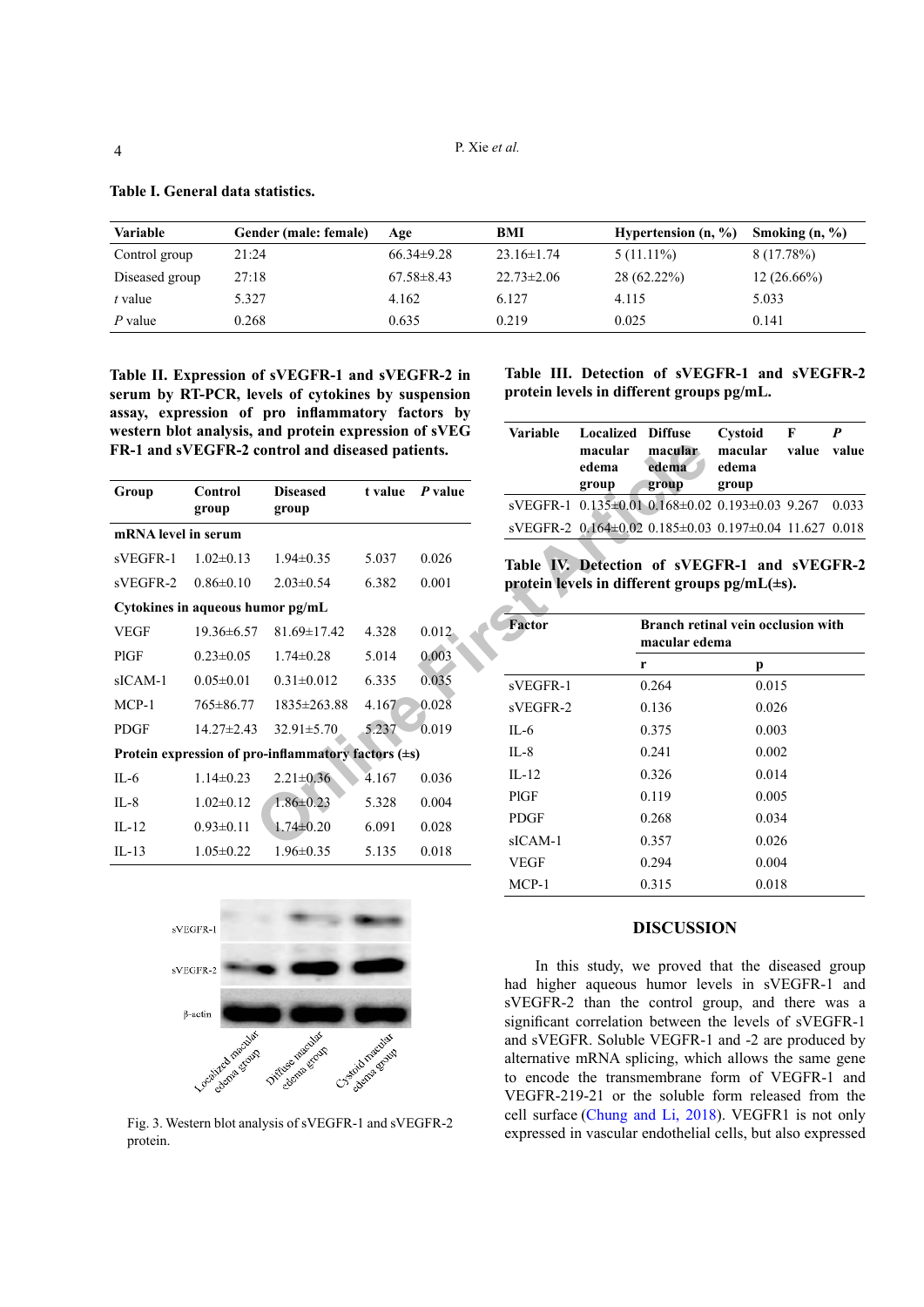by monocytes/macrophages at the mRNA and protein levels, which plays a role in the recruitment of these cells together with VEGFR-1 signal, thereby generating VEGF in blood vessels and inflammation sites(Wu *[et al](#page-6-2)*., [2017](#page-6-2)). On the other hand, VEGFR-2 is only expressed by endothelial cells, and VEGF signal transduction mediated through the membrane-bound isoform of VEGFR-2 is essential for normal endothelial cell function, which affects vascular permeability and angiogenesis (Wu *[et al](#page-6-2)*., [2017\)](#page-6-2).

**EXECT ARTICLUS** Sa decoy for VEGF (endogenous humor [le](#page-5-10)vel of VEGF (Gutkowsk egative regulator of angiogenesis We have previously report<br>
Ses have breviously report school group, the levels factors (sICAM-1, MCP-1 and<br>
pa Generally, soluble receptors bind with ligands to inactivate their ligands, which is because soluble receptors do not have the intracellular domain required to initiate signal transduction [\(Khurana](#page-5-6) *et al*., 2018). That is to say, sVEGFR-1 acts as a decoy for VEGF (endogenous antagonist) and as a negative regulator of angiogenesis and reperfusion after ischemia (He *et al*., 2018). Both in vitro and in vivo studies have shown that elevated levels of sVEGFR-1 can impair vasodilation response, while sVEGFR-2 has anti-angiogenic activity (Nikkhah *et al*., [2018\)](#page-6-3). This study reveals that the severity of macular edema (CMT or SRT) is positively correlated with the levels of sVEGFR-1 and sVEGFR-2 in aqueous humor, which indicates that whether sVEGFR-1 and sVEGFR-2 bind with VEGF to neutralize its effect on vascular endothelium has relation to vascular permeability and occurrence of macular edema. It is reported that macular edema can be deteriorated by increasing VEGF bound to receptors expressed on vascular endothelial cells, monocytes and macrophages (Kaldırım and Yazgan, 2018). Interestingly, sVEGFR-1 has also been reported to promote inflammation (Dong *et al*., 2018). In addition, we previously suggested inducing multiple inflammatory factors via NF-κβ based on our finding that the vitreous humor level of sVEGFR-2 was significantly correlated with the levels of several inflammatory factors including sICAM-1, MCP-1 and IL-6. This study shows that the aqueous humor level of sVEGFR-2 is significantly correlated with the levels of various inflammatory factors (sICAM-1, MCP-1, IL-6 and IL-8), as was previously found in the vitreous level. Clinical and experimental evidence shows that both sVEGFR-1 and sVEGFR-2 can affect vascular permeability in the inflammatory response. However, further studies are needed to confirm the role of sVEGFR-1 and sVEGFR-2 in macular edema associated with branch retinal vein occlusion. We also found that the levels of PlGF and PDGF-AA were higher in the aqueous humor samples of the branch retinal vein occlusion group than in the control group. This result is consistent with previous reports that PDGF-AA and PlGF are overexpressed in the eye fluid of patients with retinal diseases (such as RVO, diabetic retinopathy and

age-related macular degeneration) [\(Hosogi](#page-5-9) *et al*., 2018). In addition to VEGF, PlGF is also a ligand of VEGFR-1, so these two molecules can both play a role in signal transduction under pathological conditions (Lucatto *et al*., 2017). After it binds to VEGFR-1 through a calcineurindependent pathway, it also increases the production of IL-8 and MCP-1 through cultured monocytes, suggesting that it has a direct impact on the inflammatory response. Our findings support this view, that is, the aqueous humor levels of PlGF are correlated with the aqueous humor levels of sVEGFR-1, MCP-1 and IL-8. In addition, it is reported that PlGF induces monocytes to secrete VEGF. Our findings support this point, that is, the aqueous humor level of PlGF is significantly correlated with the aqueous humor level of VEGF (Gutkowski *et al*., 2011).

We have previously reported that compared with the control group, the levels of three inflammatory factors (sICAM-1, MCP-1 and IL-6) increased in the vitreous humor samples of patients with branch retinal vein occlusion, and these inflammatory factors are significantly correlated with each other (Mou *et al*[., 2020](#page-6-4)). These inflammatory factors play an important role in the occurrence of macular edema associated with branch retinal vein occlusion. Similarly, in this study, compared with the control group, the inflammatory factors (IL-6, IL-8, sICAM-1 and MCP-1) have higher levels in the aqueous humor samples of the branch retinal vein occlusion group, and most inflammatory factors are significantly correlated with each other. It has been reported that the concentrations of IL-6 and IL-8 were significantly higher in aqueous humor of patients with retinal vein occlusion than in the control group. Their report is consistent with the results of this study. They also reported that IL-6 levels were significantly correlated with CMT. It is reported that IL-8 levels are positively correlated with the severity of macular edema and retinal ischemia in patients with branch retinal vein occlusion and macular edema. Interleukin 8 is a potent chemokine and an activator of neutrophils and T cells. The production of interleukin 8 is induced by exposure of vascular endothelial cells to a hypoxic state, and then the cytokine is exposed to angiogenesis and tumor metastasis. There are also reports that IL-8 can increase vascular permeability. These reports plus our findings suggest that IL-8 may be the main inflammatory factor for macular edema associated with branch retinal vein occlusion.

# **CONCLUSION**

In conclusion, the aqueous humor levels of various factors (growth factors, sVEGFR-1, sVEGFR-2 and inflammatory factors) were higher in eyes with branch retinal vein occlusion than in the control group. The levels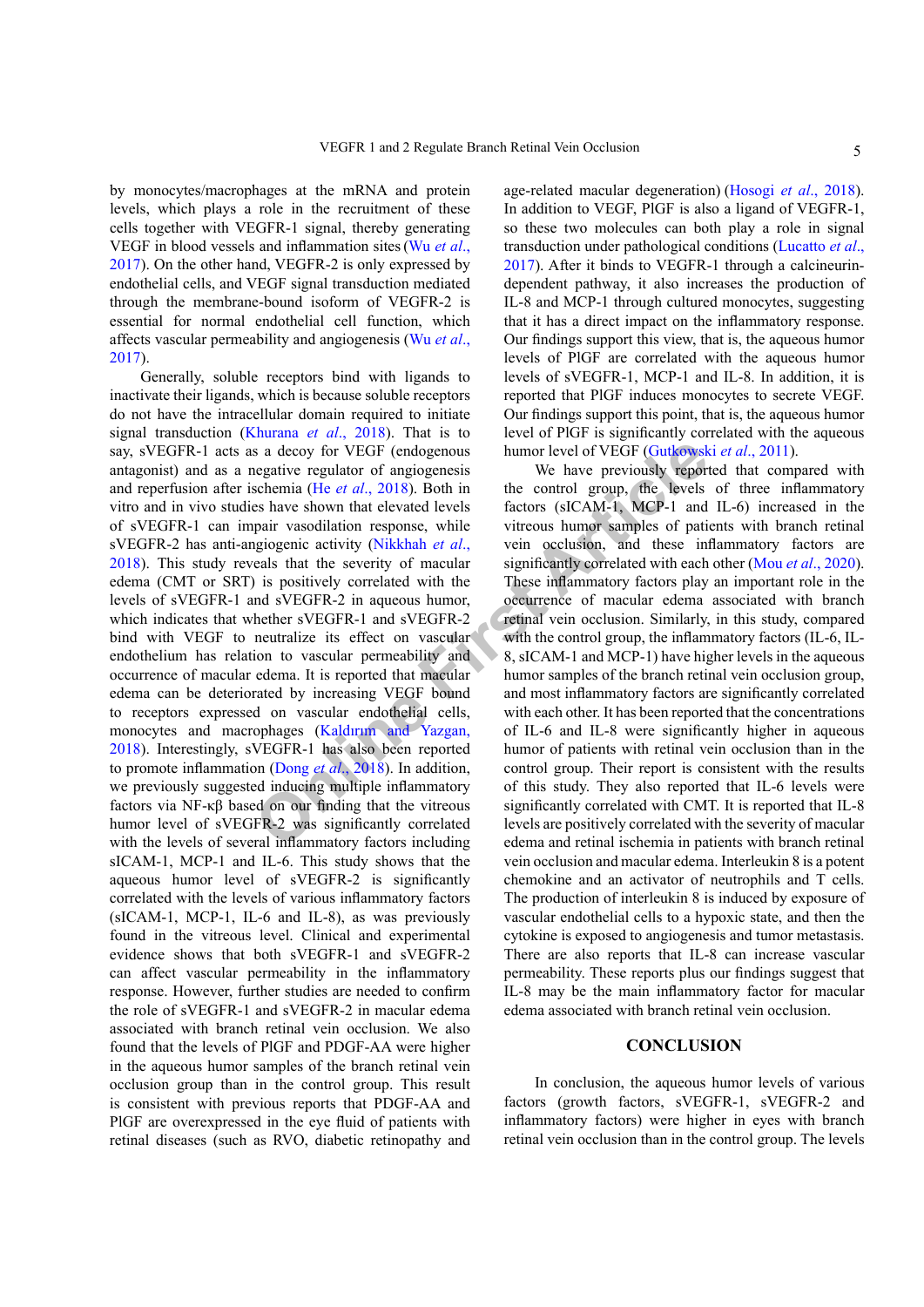of sVEGFR-1 and -2 are correlated with the levels of SRT, growth factors (PlGF and PDGF-AA) and various inflammatory factors. Significant correlation is also shown with the levels of growth factors (VEGF, PlGF and PDGF-AA). These findings indicate the importance of studying the relationship between cytokine networks as it may help us better understand the mechanism of macular edema in patients with branch retinal vein occlusion and then develop new treatment methods.

#### *Statement of conflict of interest*

The authors have declared no conflict of interest.

# **REFERENCES**

- <span id="page-5-2"></span>Campagnoli, T.R., Somfai, G.M., Tian, J., Debuc, D.C. and Smiddy, W.E., 2017. Noninvasive, high-resolution functional macular imaging in subjects with retinal vein occlusion. *Ophthal. Surg. Lasers Imag. Retina,* **48:** 799-809. https://doi. [org/10.3928/23258160-20170928-04](https://doi.org/10.3928/23258160-20170928-04)
- Somfai, G.M., Tian, J., Debuc,<br>
iddy, W.E., 2017. Noninvasive,<br>
intravitteal ramibizumab<br>
functional macular imaging in<br>
tincleand and to branch retina<br>
functional macular imaging in<br>
functional colors are the contract ret Cehofski, L.J., Kruse, A., Magnusdottir, S.O., Alsing, A.N., Nielsen, J.E., Kirkeby, S., Honoré, B. and Vorum, H., 2018. Dexamethasone intravitreal implant downregulates PDGFR-α and upregulates caveolin-1 in experimental branch retinal vein occlusion. *Exp. Eye Res.,* **171:** 174-182. https://doi. [org/10.1016/j.exer.2018.02.029](https://doi.org/10.1016/j.exer.2018.02.029)
- <span id="page-5-5"></span>Chung, C.Y. and Li, K.K.W., 2018. Optical coherence tomography angiography wide-field montage in branch retinal vein occlusion before and after anti-vascular endothelial-derived growth factor injection. *Int. Ophthalmol.,* **38:** 1305-1307. https:// [doi.org/10.1007/s10792-017-0568-5](https://doi.org/10.1007/s10792-017-0568-5)
- <span id="page-5-8"></span>Dong, Z., Shi, Y., Zhao, H., Li, N., Ye, L., Zhang, S. and Zhu, H., 2018. Sulphonated formononetin induces angiogenesis through vascular endothelial growth factor/cAMP response element-binding protein/early growth response 3/vascular cell adhesion molecule 1 and Wnt/β-catenin signaling pathway. *Pharmacology,* **101:** 76-85. [https://doi.](https://doi.org/10.1159/000480662) [org/10.1159/000480662](https://doi.org/10.1159/000480662)
- <span id="page-5-4"></span>Georgalas, L., Tservakis, I., Kiskira, E.E., Petrou, P., Papaconstantinou, D. and Kanakis, M., 2019. Efficacy and safety of dexamethasone intravitreal implant in patients with retinal vein occlusion resistant to anti-VEGF therapy: a 12-month prospective study. *Cutan. Ocul. Toxicol.,* **38:** 330- 337. [https://doi.org/10.1080/15569527.2019.1614](https://doi.org/10.1080/15569527.2019.1614020) [020](https://doi.org/10.1080/15569527.2019.1614020)
- <span id="page-5-10"></span>Gutkowski, R.M., Miller, N.J., Fragiacomo, M. and Balogh, J., 2011. Composite wood-concrete beams

using utility poles: Time-dependent behavior. *J. Struct. Eng.,* **137:** 625-634. [https://doi.org/10.1061/](https://doi.org/10.1061/(ASCE)ST.1943-541X.0000293) [\(ASCE\)ST.1943-541X.0000293](https://doi.org/10.1061/(ASCE)ST.1943-541X.0000293)

- <span id="page-5-7"></span>He, B., Yang, X., Li, Y., Huang, D., Xu, X., Yang, W., Dai, Y., Zhang, H., Chen, Z. and Cheng, W., 2018. TLR9 (toll-like receptor 9) agonist suppresses angiogenesis by differentially regulating VEGFA (vascular endothelial growth factor a) and sFLT1 (soluble vascular endothelial growth factor receptor 1) in preeclampsia. *Hypertension,* **71:** 671-680. [https://doi.org/10.1161/](https://doi.org/10.1161/HYPERTENSIONAHA.117.10510) [HYPERTENSIONAHA.117.10510](https://doi.org/10.1161/HYPERTENSIONAHA.117.10510)
- <span id="page-5-9"></span>Hosogi, M., Morizane, Y., Shiode, Y., Doi, S., Kumase, F., Kimura, S., Hosokawa, M., Hirano, M., Toshima, S., Takahashi, K., Fujiwara, A. and Shiraga, F., 2018. Results of a treat and eextend regimen of intravitreal ranibizumab injection for macular edema due to branch retinal vein occlusion. *Acta Med. Okayama.,* **72**: 39-45.
- <span id="page-5-0"></span>Iijima, H., 2018. Reduced light sensitivity due to impaired retinal perfusion in branch retinal vein occlusion. *Japanese J. Ophthalmol.,* **62:** 151-157. <https://doi.org/10.1007/s10384-017-0546-5>
- Kaldırım, H.E. and Yazgan, S., 2018. A comparison of three different intravitreal treatment modalities of macular edema due to branch retinal vein occlusion. *Int. Ophthalmol.,* **38:** 1549-1558. [https://](https://doi.org/10.1007/s10792-017-0618-z) [doi.org/10.1007/s10792-017-0618-z](https://doi.org/10.1007/s10792-017-0618-z)
- <span id="page-5-1"></span>Khayat, M., Williams, M. and Lois, N., 2018. Ischemic retinal vein occlusion: Characterizing the more severe spectrum of retinal vein occlusion. *Surv. Ophthalmol.,* **63:** 816-850. [https://doi.](https://doi.org/10.1016/j.survophthal.2018.04.005) [org/10.1016/j.survophthal.2018.04.005](https://doi.org/10.1016/j.survophthal.2018.04.005)
- <span id="page-5-6"></span>Khurana, R.N., Chang, L.K., Bansal, A.S., Palmer, J.D., Wu, C. and Wieland, M.R., 2018. Aflibercept for previously treated macular edema associated with central retinal vein occlusions: 1-year results of the NEWTON Study. *Ophthalmol. Retina,* **2:** 128-133. <https://doi.org/10.1016/j.oret.2017.05.017>
- <span id="page-5-3"></span>Kwon, S., Wykoff, C.C., Brown, D.M., Van Hemert, J., Fan, W. and Sadda, S.R., 2018. Changes in retinal ischaemic index correlate with recalcitrant macular oedema in retinal vein occlusion: WAVE study. *Br. J. Ophthalmol.,* **102:** 1066-1071. [https://doi.](https://doi.org/10.1136/bjophthalmol-2017-311475) [org/10.1136/bjophthalmol-2017-311475](https://doi.org/10.1136/bjophthalmol-2017-311475)
- Lucatto, L.F.A., Magalhães-Junior, O., Prazeres, J., Ferreira, A.M., Oliveira, R.A., Moraes, N.S., Hirai, F.E. and Maia, M., 2017. Incidence of anterior segment neovascularization during intravitreal treatment for macular edema secondary to central retinal vein occlusion. *Arq. Bras. Oftalmol.,* **80:** 97- 103.<https://doi.org/10.5935/0004-2749.20170024>